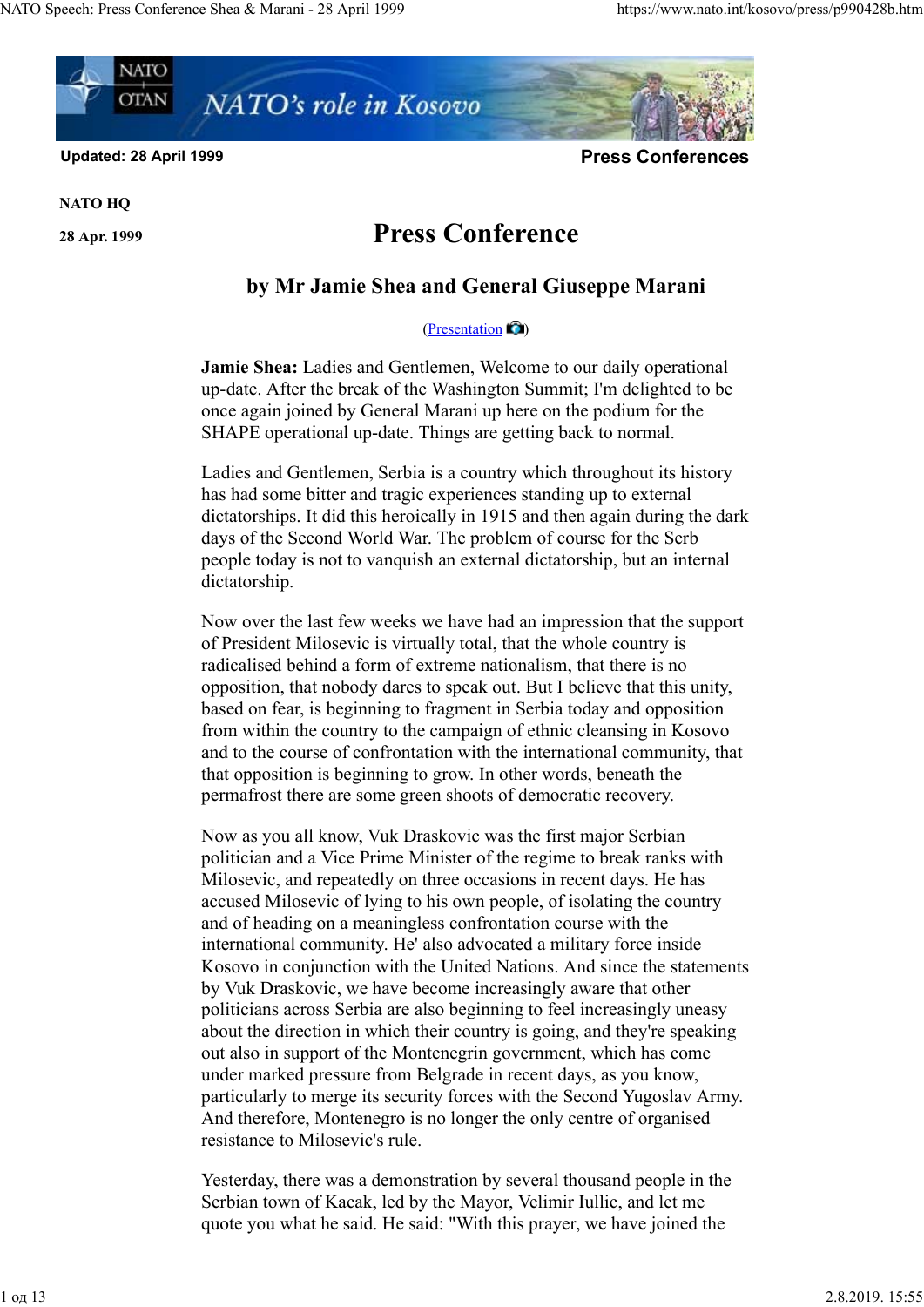democratic forces and the whole people of Montenegro, who persistently resist the warmongering policy of Belgrade." Now, the Mayor of Kacak is from an opposition party whose election victory in 1996 in the municipal elections was recognised by Milosevic only after months of night by night pro-democracy demonstrations that many of you of course will remember very well; it was a demonstration that people power does indeed exist within Yugoslavia today. And the fact that he has chosen to raise his voice at this time is a sign that democracy in Serbia has not been extinguished and that there are many brave people who are willing to take the risks to their own personal well-being, as well as to their political futures, to speak out against the extremist and destructive policies coming from Belgrade.

Let me give you some other examples in recent days. Mr Nenad Canak, the Serbian leader of the League of Social Democrats of Vojvodina, who has said: "Belgrade is trying to open some sort of talks again without any change in their position. I think they are in a serious panic. We knew 10 years ago that what is happening now with the NATO airstrikes had to happen for the simple reason that he who lives by the sword will die by the sword."

Let me give you another example, Mr Goran Selenovic, the leader of Serbia's main Social Democratic Party, the Civil Alliance. Now his party has been broken up and he himself has been drafted into the armed forces, yet yesterday he said: "The manner in which Belgrade managed the Kosovo crisis and the talks in France were the prelude to the grave devastation of the country. Any proposal to overcome the current crisis must involve essential political changes."

Or take the example of Mr Miodrag Vukovic, a leading figure in the party of President Djukanovic of Montenegro. He has spoken up in support of Draskovic's comments as: "courageous and politically responsible. A different democratic Serbia is emerging from the underground. Draskovic's voice encourages Montenegrin citizens in the belief that the promising looking Serbia has not been defeated."

Now I realise that these of course are isolated, if nonetheless brave figures, but they are political leaders, they represent political undercurrents inside the country and I find it significant that they have chosen this particular time to begin to raise their heads above the parapet. It suggests that the tide may be beginning to turn against President Milosevic.

You have heard the report of nine Generals having been placed under house arrest. You have also heard reports that morale is cracking inside the armed forces in Kosovo. The UCK have reported to us, via Nato governments, that they have found a large number of uniforms that have been cast aside by members of the armed forces who have deserted. Many young men are refusing to obey the call-up, several of them have fled to the Republika Srpska, or have fled to Hungary and have tried there to obtain visas to go abroad, even though they risk very drastic sanctions if they are caught evading military service. And we know that in a special decree issued just two days ago, the Belgrade government has put all of the private TV and radio stations in Serbia under military control and forced them all to broadcast the Radio Television Serbia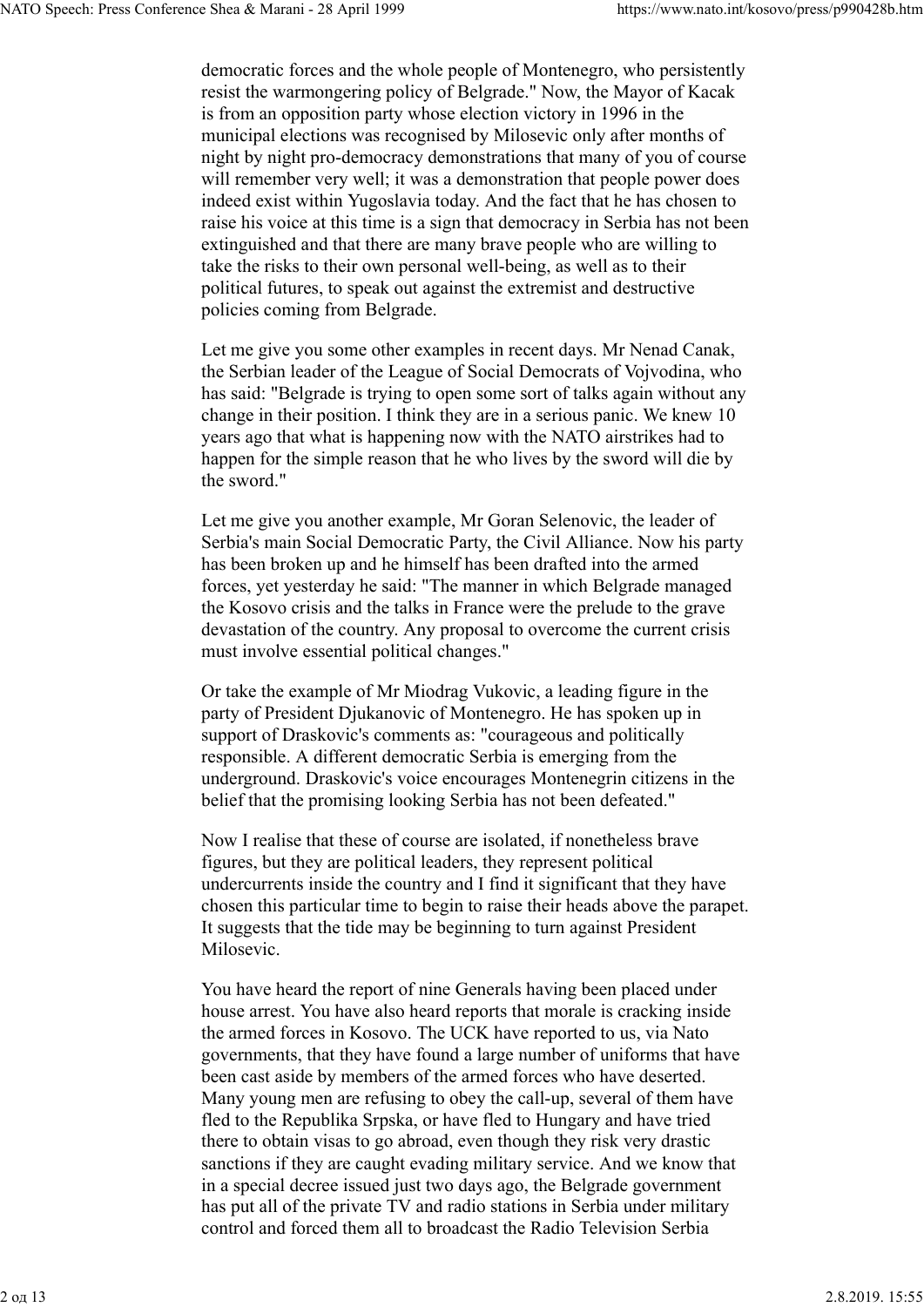programme, and Mr Draskovic himself has been the victim of that and has protested against it. And we know that the Kosovo Liberation Army in the meantime is getting numerically stronger and we have reports that as many as 12,000 have now been infiltrated back into Kosovo. They continue to take losses, they don't have a great deal of equipment, nor a great deal of training, but they are continuing to fight and harass the Serb forces.

And perhaps most interestingly of all, in the last 24 hours, a member of the Socialist Party, Mr Lilic, on a trip to Libya, has also begun to suggest that the solution for the country is some kind of political force, international force, under the United Nations inside Kosovo, the very internationalisation of the Kosovo crisis that Milosevic has been refusing now for several months. And at the same time, the party headed by his own wife, Mrs Markovic, JUL, has now issued a statement saying that Belgrade would be prepared to accept a UN presence in Kosovo.

Now it's too early to know exactly what these possible overtures mean, but they do suggest that some people are beginning to look for an exit strategy, that they need a way out and that therefore they have at some time to recognise the reality and cooperate with the international community, and we shall be obviously tracking very closely those, do I dare again call them green shoots of recovery and cooperation, over the next few days. So there is a democratic Serbia lurking in the underground and we hope very much that it will be increasingly strong and increasingly vocal, as it was after the municipal elections in the autumn of 1996, in coming days.

At the same time, NATO continues to give itself the tools to finish the job. We've had in the last 24 hours a series of new forces coming. As you know, the United States has called up some reservists, over 2,000, Canada has announced it is sending 800 troops and 8 CF-18s to the theatre, Turkey is preparing a force of 1,000, it was announced this morning, to be ready also for a NATO-led peace implementation force in the area. Hungary has granted the use of its air bases for tanker refuelling aircraft which will shortly be arriving. So clearly NATO is getting stronger all the time. I expect further measures in the next few days to give ourselves all of the capabilities we need to push this through until we arrive at a successful conclusion.

I'd now like to ask General Marani to give you the operational up-date for the last 24 hours. Thank you very much.

General Marani: Good afternoon, Ladies and Gentlemen. NATO's air campaign is moving systematically and progressively to attack, disrupt, degrade and ultimately destroy Mr Milosevic's military and special police forces, his sustaining infrastructure, command and control and other targets associated with his system of repression. Our Allied campaign is working.

NATO forces' support for non-governmental organisations and governmental institutions of Albania and FYROM continues and contributes significantly to the relief efforts in these countries.

In the last 24 hours, there were 15 aid flights flown into FYROM with 17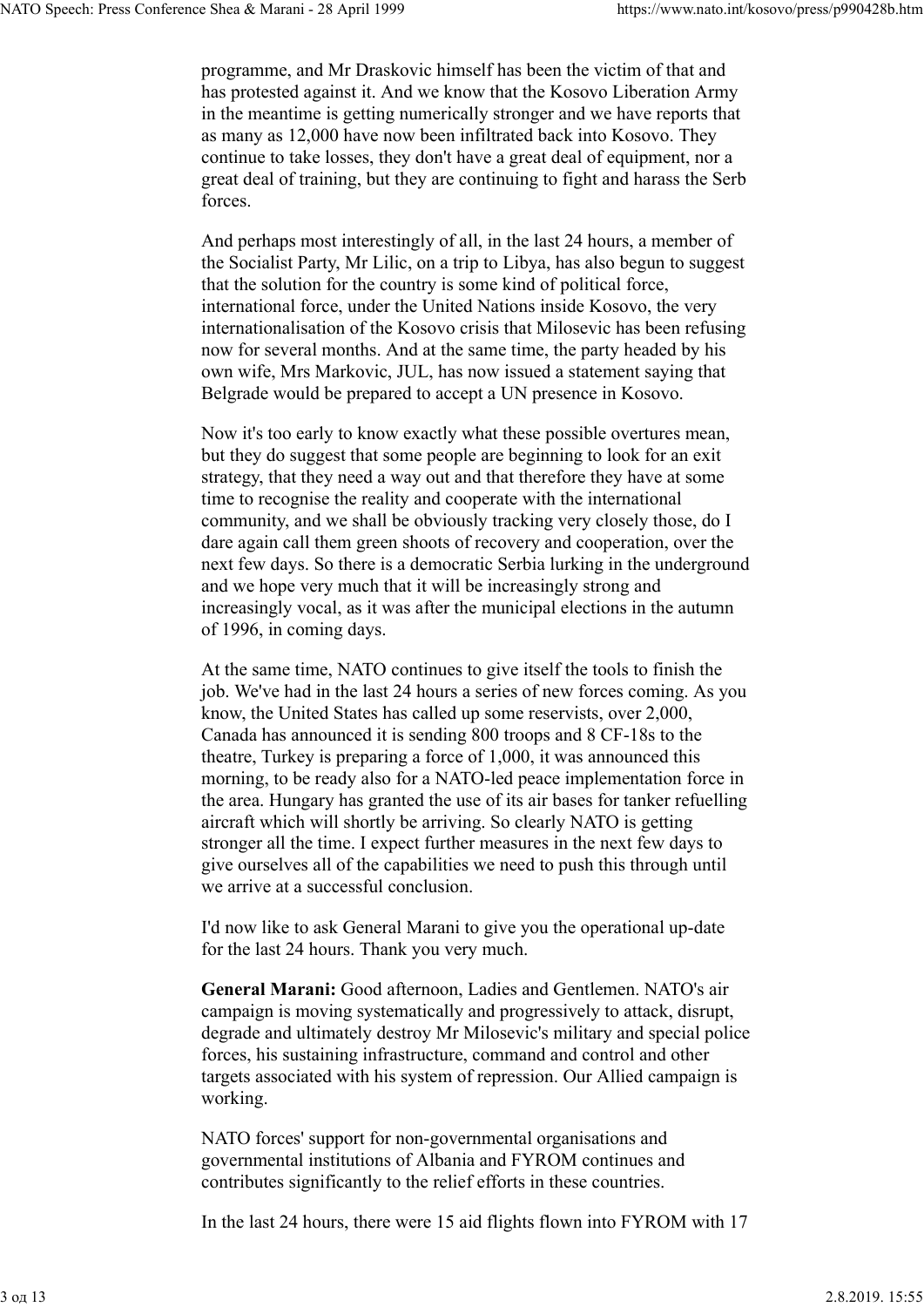tons of food and water, 25 tons of tents and 37 tons of general stores. To Albania, there were 28 aid flights, delivering 57 tons of food and water, 63 tons of medical supplies and 180 tons of tentage. This brings to date the following totals delivered by NATO: 3,174 tons of food and water; 794 tons of medical supplies, and 1,719 tons of tentage.

Now turning to Serbian ground operations in Kosovo : Serb forces continued to conduct counter-insurgency operations in the Podujevo, Glopocica and Suva Reka areas, as shown on the map. They also continued their effort to interrupt the UCK resupply lines in western Kosovo, on the Albanian border, as shown here. UCK guerrilla operations continued through Kosovo, as depicted on the map.

Turning to Serbian air force activity, Serb air defence activity was light. Two shoulder-launch surface to-air-missiles in addition to anti-aircraft artillery fire. No FRY air force fixed wing activity was noted and once again, we had no NATO aircraft losses.

I will now turn to Nato operations. Yesterday, Allied aircraft attacked the following target sets: strategic command and control facilities and nodes of communication.

This is a video of an earlier attack against the Ivanjica radio relay site, one element of the command and control structure. The integrated air defence system was again targeted, as shown. Petroleum storage and production facilities continue to be targeted, including the facilities at Pristina and Pozaga.

This is a video of a previous attack against the fuel facility.

We again targeted lines of communication, including the bridges at Milosevo, Tristinik and Kosmaica. Serbian forces infrastructure were struck, such as the army training areas at Surdulica and the army barracks at Belgrade. We also attacked fielded forces in Kosovo, including multilaunch rocket systems, armoured vehicles, mortars, radars, military storage areas and a MUP command post, as shown on this video. We await full battle damage assessment of these attacks. Weather prevented further attacks on other planned targets.

Yesterday, SACEUR discussed the Serb reinforcement of the VJ forces in Kosovo. There has been some misinterpretation of this reinforcement. Let me clarify its significance. It in fact demonstrates two points. First, the Serb military cannot make good the losses the air campaign has inflicted on their forces in Kosovo. The Serbs are unable to reconstitute their forces in Kosovo and must rely on reinforcement with new units from outside Kosovo. Second, it demonstrates yet again Milosevic's miscalculations. He thought he could defeat the KLA in a short 5 - 7 day operation with his existing forces on the ground. This, as the reinforcement and duration of his operations in Kosovo shows, was completely wrong and is further testimony to the success of the air campaign.

That concludes the operations briefing for today. Thank you.

Question, Newsweek: General Marani, is there any indication or can you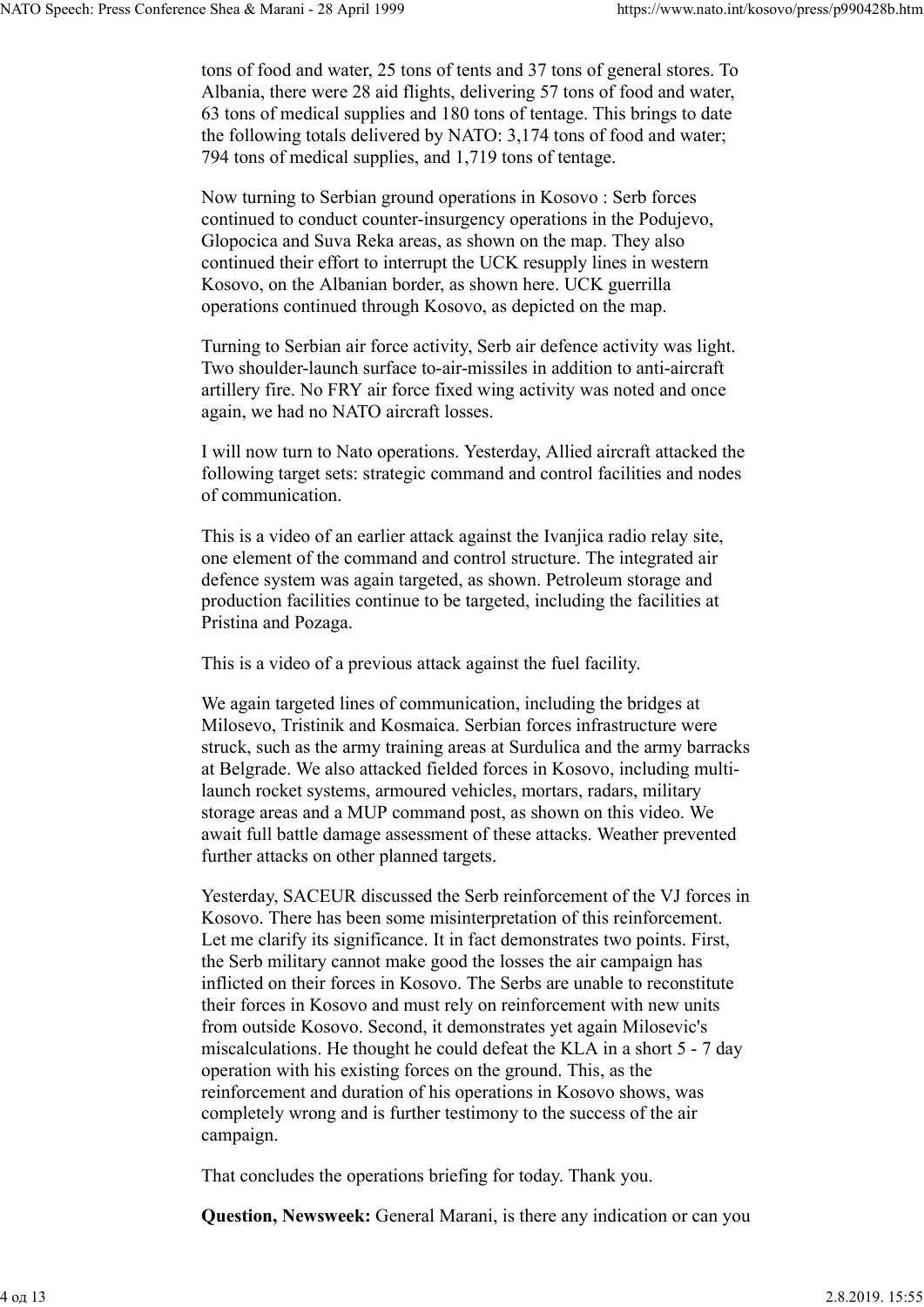tell us if any of the bombing raids being run by NATO now have dropped down to lower altitudes, if there are there any operations either being conducted by the Apaches, or by A-10s, or by Harriers, any planes that have dropped down below the three mile limit in altitude?

General Marani: As you can understand, we will adapt and we are adapting our tactics to the existing conditions. Now, stating exactly what is the operational altitude, or the dropping altitude, of our aircraft is not a gift that I want to make to the gunmen of FRY. But what I can tell you is that of course we are adapting our tactics to the existing environment and the three miles, when it's necessary it is three miles, when it's not necessary it is less than that.

George Foris: Jamie, you were mentioning that the voice of the opposition is getting stronger and stronger, but are you sure that it means that those persons would be ready to accept these five points? For example, Mr Draskovic in Rambouillet was quite against the presence of the international forces and the referendum in three years time and things like that, so they are perhaps against Milosevic but do you have any signal that they would be more co-operative in terms of the final solution?

General, do you have any recent information on what went wrong in Surdulica, where civilian casualties were taken and do you have any figures of how many casualties?

Jamie Shea: George, it's too early to say of course just how bold and how widespread these green shoots of democratic recovery are going to prove to be, of course, but we wish them well because they are in the interests not only of the international community, but also of the future of Serbia itself.

Let us say that a NATO-led peace keeping force in Kosovo would be there as much to guarantee the rights of Serbs in Kosovo as the rights of other communities. And the whole point of this political strategy that led to Rambouillet was to keep Kosovo in Yugoslavia, in other words to arrive at a solution which would enable the territorial integrity of Yugoslavia to be preserved because obviously the policy of confrontation and sectarianism was driving Kosovo, we all know this, in the opposite direction, away from autonomy and towards an aspiration to independence that the international community did not support. So clearly, there is nothing anti-Serb in what the international community is proposing, indeed an international presence in Serbia, in Kosovo, would be something which would undoubtedly stabilise the situation in the country overall, I believe so.

So I would not say that Mr Draskovic accepts at the moment perhaps the idea of a NATO-led presence, but what I do know is that the rhetoric is changing, even among members of the government, away from what we heard a few days ago where the statement was that members of such an international military force could only come from friendly countries and would have to exclude countries which have been participating in Operation Allied Force, towards statements which say an international presence under the UN would be acceptable if it included Russia. Now there is a big difference there and I see that as a sign that a sense of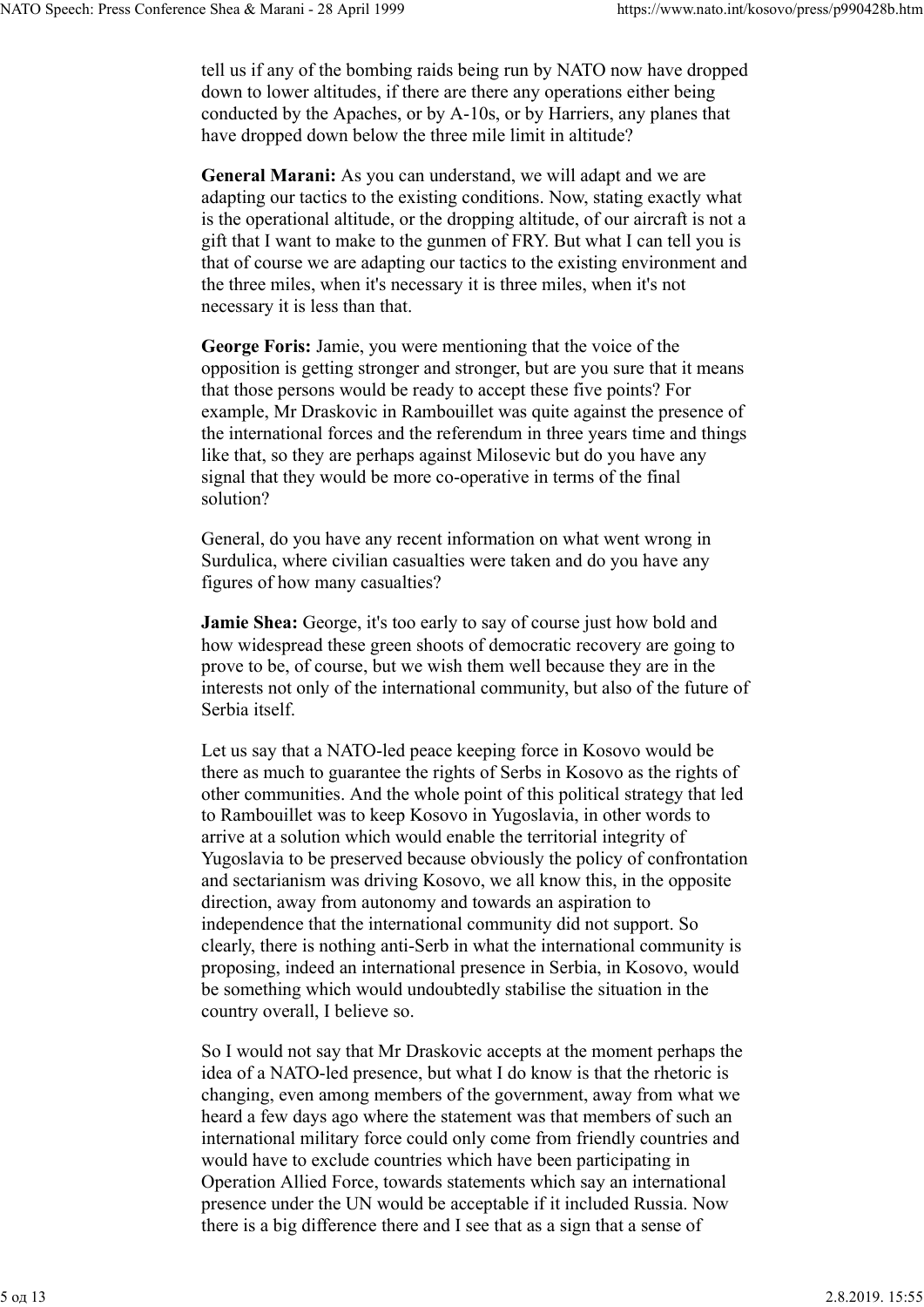realism is beginning to dawn, and people are looking for a way out and realise that they have to be more flexible. But it's too early to say.

But let me make one thing clear : whereas Belgrade has to be flexible, NATO is not going to negotiate on its key conditions, we are not going to meet Yugoslavia half-way on those, and for a very good reason, because we've had the experience before of compromise deals worked out with Milosevic that proved untenable, that collapsed within a matter of weeks, which then took us back to the status quo ante and often in worse circumstances than when we had signed those agreements in the first place, agreements which were really unverifiable with no effective implementation. So we have been there before, we are not going to go back there, so we are going to stay rock solid on our fundamental principles, we believe they are reasonable and the Serbs should see them as reasonable as well. They offer the only way out for Yugoslavia at the present time and therefore it 's in the interests of Yugoslavia to accept them.

General Marani: I can only confirm what this morning has been said by Mr Shea.

## Question: circumstances?

General Marani: The circumstances, how can I say what has happened, if you put it into context, is the fact that as General Clark said yesterday, after more than 4,000 attack sorties, one bomb went astray. We told you initially that although we put all our effort in avoiding collateral damage, things like this can happen and in fact they happened. Over so many bombs dropped, so much activity, then I would say that our efforts to prevent collateral damage are quite successful, within human limits of course.

Margaret Evans, CBC : Jamie, you mentioned the UCK, you said that 12,000 had been infiltrated back into Kosovo. Are you saying that that is in addition to the UCK forces that are already there, can you give us a clearer idea on the number? And General Marani, can you tell us what's happening with the integrated air defence system, you said it was targeted again, we were told more than a week ago by British defence officials that the system was no longer integrated, have they managed to repair it, what's the status there please?

Jamie Shea: Margaret, on the UCK, the information I have is that without knowing the exact number, but they have at least 12,000 inside Kosovo, it's difficult of course to know the exact number in the present circumstances, they are still able to operate, albeit under obviously very difficult conditions. They claim in fact to have taken a number of prisoners from the Yugoslav army, but of course only one such prisoner has been handed over to Allied authorities in Tirana, that's the Yugoslav Lieutenant of course that you know about already and who I add is being treated very humanely by the United States authorities. They are trying also to create two corridors from Albania into Kosovo which can be used of course not only as resupply circuits but for the evacuation of refugees and displaced persons in the safest circumstances. So that's all I have at the moment for you on that one.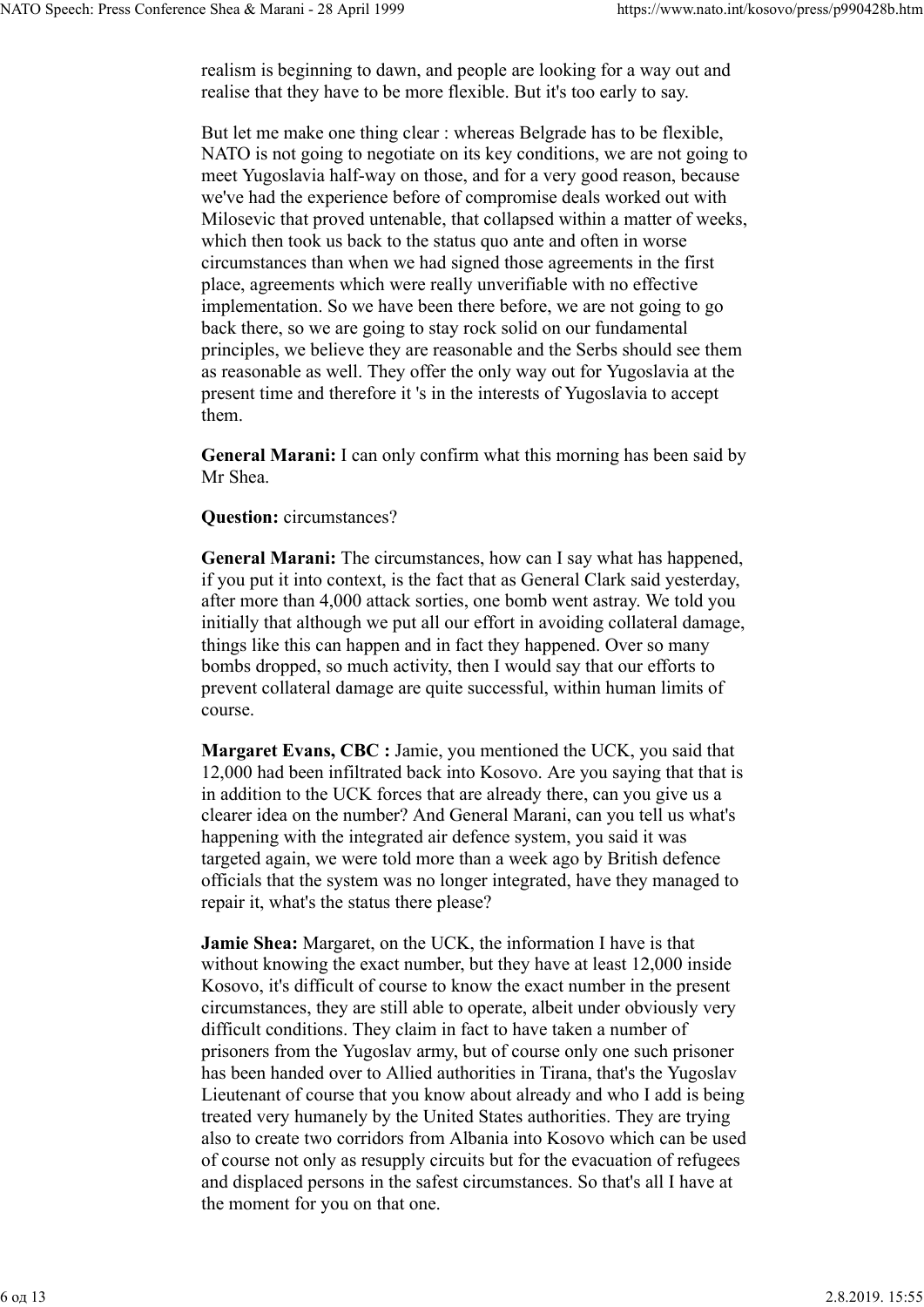General Marani: Going back to the integrated air defence system, any air defence system, to work at its best, has to be integrated. As you realise, in a conflict there is a contest between the destruction that are made and the reconstruction that is made on the other side. If you want, as was stated a few days ago, if you want an integrated air defence system to remain this articulated, we must keep up with the reconstruction and therefore periodically target that system again in order for it to remain non-effective.

Doug Hamilton, Reuters: General Marani, something I don't quite understand, General Clarke was quite clear yesterday, he said there were about 40,000 Yugoslav troops and special police in Kosovo, that they were being reinforced, they were getting help from the Second Army in Montenegro, he said that this pattern could continue and we could at any given moment actually see more troops in Kosovo rather than less before NATO in the summer was able to intensify its attacks with more aircraft. In other words, he was saying that Milosevic has not seen fit to withdraw a single soldier so far, despite 4,400 airstrikes. What are you saying now to clarify this?

General Marani: What I'm saying is that if Milosevic wants to put more soldiers in Kosovo, that is his decision, as well as it is his decision not to comply with the demands that have been put on to him by the international community. But let me say that more soldiers means more targets for us and if he wants to play this game, we are ready for it.

Jamie Shea: Doug, I think it's also a sign of desperation that he ploughs in the forces, day in and day out, and still is unable to subdue the UCK or to be in a position where he feels he has effective control over his own province. I think it's very telling that with 40,000 troops in a place the size of Wales, he is unable to be in a position where he feels he has effective control, so I interpret it as a sign of desperation and ultimately counter-productive.

Jake Lynch, Sky News: Jamie, is this the moment where NATO could help political figures like Mr. Draskovic by indicating its preparedness not to amend or compromise on the five essential conditions but perhaps to reconsider some terms of the Rambouillet accords like for example the unfettered free movement of international troops throughout the whole of Yugoslavia or their complete immunity from local civil, criminal and administrative law and is it not the case that any leader, Mr. Draskovic or anyone else, would find if very, very difficult to agree such conditions?

Jamie Shea: Well, those conditions operate in Bosnia and I don't think you would argue for one minute - that by the way is under the Dayton Agreement - that that in any way is being counter-productive in Bosnia or is impeding the reconstruction of Bosnia, quite the reverse. If NATO forces enter any area, it will be under legal arrangements and rules of engagement which ensure that they can carry out their mandate in an unfettered way completely but obviously the circumstances of the deployment is something that is going to have to be looked at closer to the time, as you can well imagine.

But I want to reiterate once again that as far as the five core principles are concerned and which you are very familiar with, Jake, we're not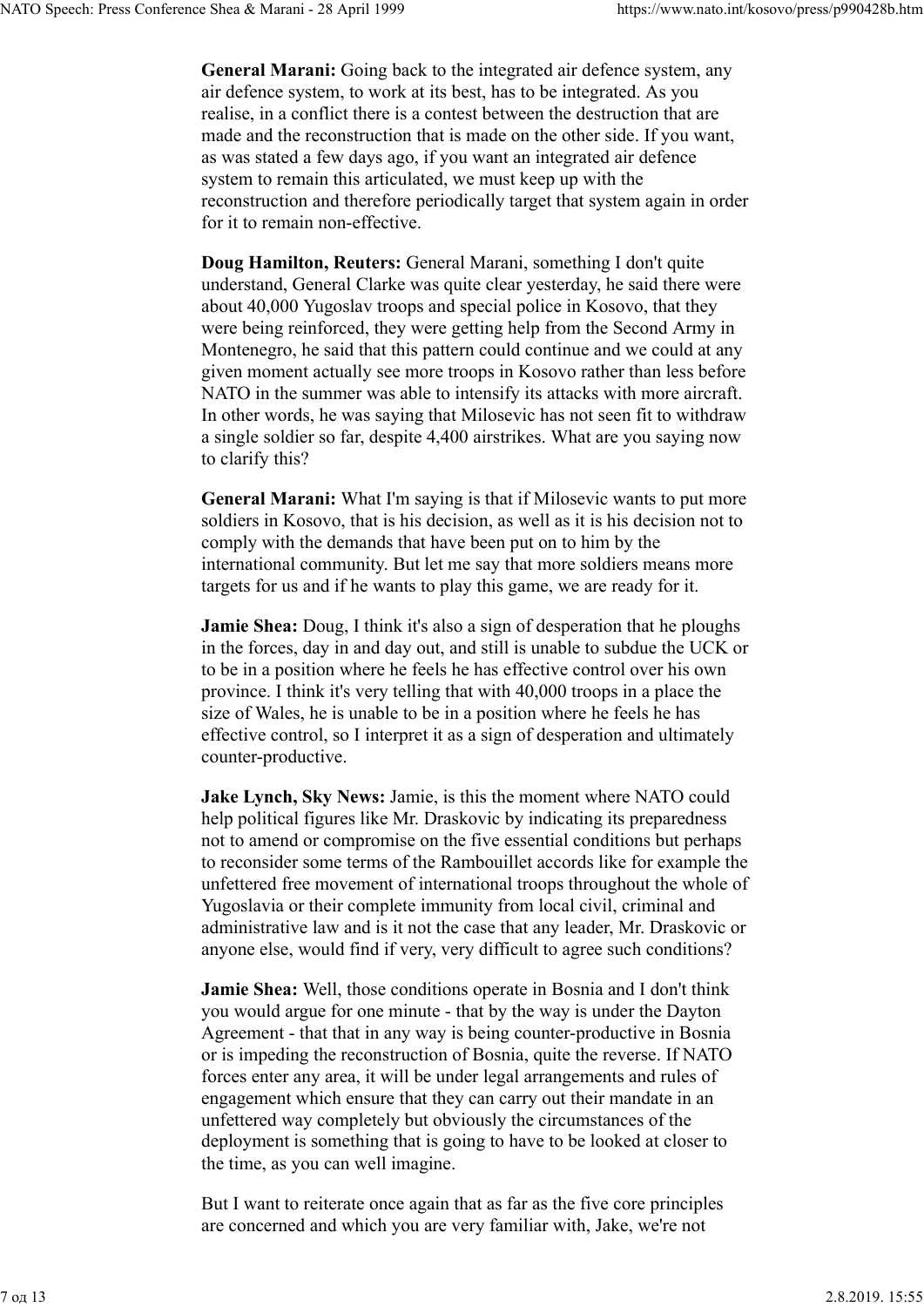going to compromise on them because to show any flexibility would not only give Milosevic the feeling that he can negotiate, he can try to seek a way out, he can play cat and mouse and prolong the agony when we want to shorten the agony to the extent that we can but would lead to a messy arrangement which Milosevic would try to undermine and we would be back to square one within a matter of months. We went through that in October, where the international community believed it had an agreement and one month or two months later the fighting resumed, the international verifiers on the ground were increasingly hampered in going about their business, Milosevic was surreptitiously reintroducing forces into Kosovo and preparing for his offensive, so as I say, we have learned the lesson there and we're not going to repeat that in the future.

Mark Laity, BBC: Two points: could you give us an update on where you are on reaching an agreement on the oil embargo and second, could I push a little bit on the Surdulica incident, do you have any more details as to what caused it, technical malfunction, cloud or something of that kind and also there are reports which there were two bombs that missed. You said one, are you certain it is just one or is there some doubt as to whether it was one or two?

Jamie Shea: Well Mark, first question to me: on the "visit and search" regime, this is still being worked by the Military Committee and it hasn't yet arrived on the table of the North Atlantic Council but I anticipate it will do very soon and I'll give you a daily update as to its progress. The Military Committee is looking of course at the strictly military aspects and the Ambassadors will have to look at the political aspects, particularly the legal basis, once they have the documents and they'll get to that very soon.

Now as I mentioned yesterday, this is a complicated business, we have to define the zone of operations, we have to calculate the number of ships that would be required, we have to calculate how the rules of engagement would work in specific cases, of course. We also have to see, following the decision of the Heads of State and Government in Washington, how we would limit the impact on Montenegro, which is something, as you know, which features specifically in the Summit declaration. So there are some complicated things, as the Secretary General explained, when we announce this and implement it, we have to be sure it's going to work and that all of the various aspects are being looked at in advance but we're going at it quickly, the Military Committee has it again today and as soon as it's with the Council, I'll let you know and as soon as we have a broadbased concept of operations, I'll comment on the details further.

As for the incident yesterday, I'll ask General Marani to comment on that.

General Marani: When I said that we confirmed the bomb that Mr. Shea was talking of this morning, I did mean that we can confirm that one bomb went astray. We cannot exclude that, as you say, another bomb could have been in the same conditions and therefore have caused some collateral damage but what we can confirm is that one bomb hit outside the target area.

Antonio Esteves Martins, RTP: Thank you Jamie. I'd like to go back to what the Secretary General said a while ago concerning the feeling of the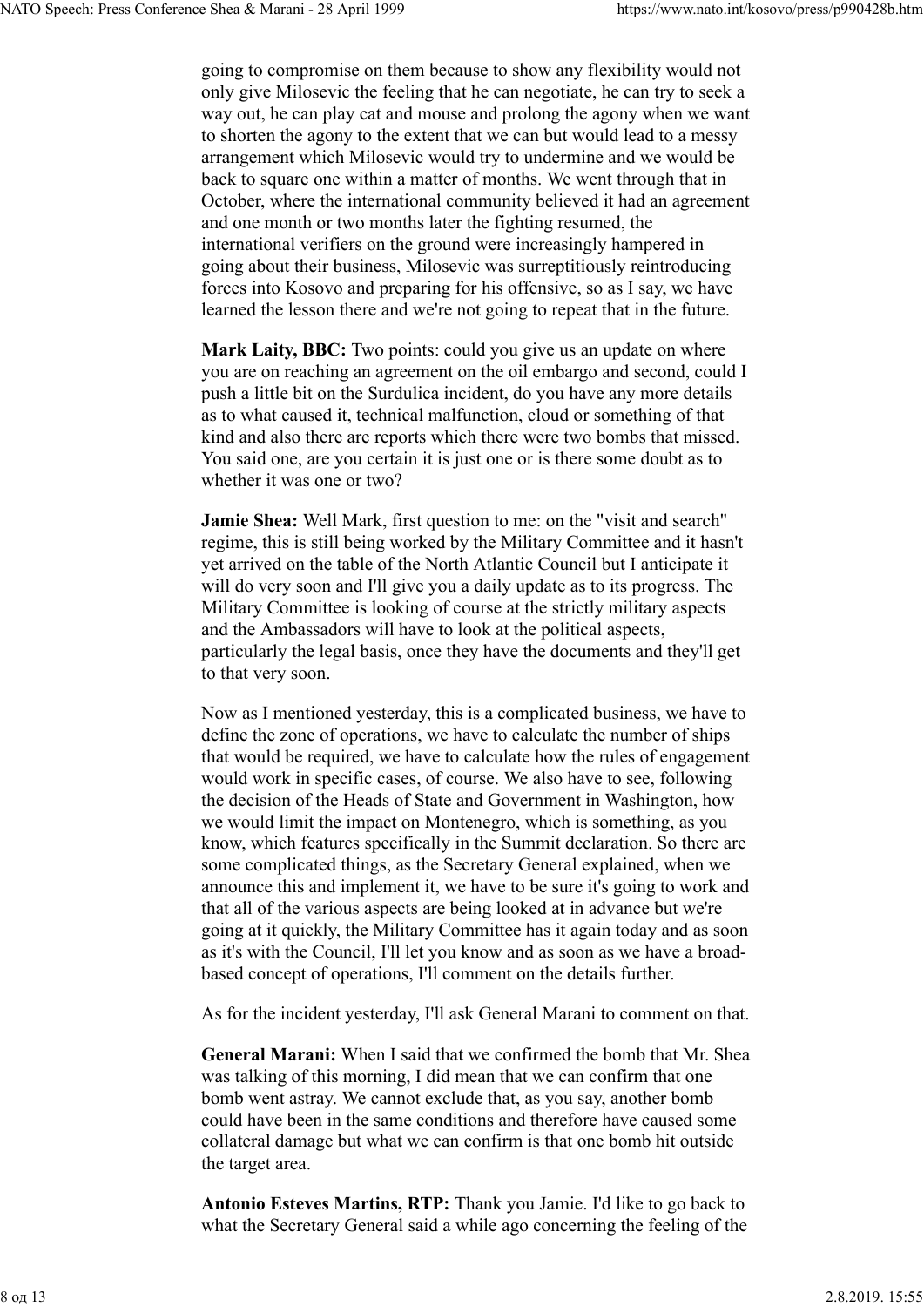other countries of the area not to change borders and what you just said repeating that the Alliance always wants to keep Kosovo inside Yugoslavia. Is it realistic now to address to the Serbian democrats a message as clear as this, that Kosovo remains part of Yugoslavia after we go back to the table, that is still the idea inside the Alliance?

Jamie Shea: Absolutely. The alternatives are two, Antonio, either partition and we know that partition would re-open the border issue in the whole of the area. What would be the impact on Republic Serbska of partition and historical precedents for partition have not been very favourable, quite frankly, they have often led to antagonism rather than constituting a solution to a political problem.

Secondly, partition suggests that the only stability in the Balkans is on the basis of mono-ethnic statelets and yet we know that democracies tend to be multiethnic societies because multiethnicity breeds a culture of tolerance, of understanding, of a spirit of compromise, a spirit of willing to understand if not always embrace the values of your neighbours and our future for the Balkans is in a multiethnic Balkans because ethnic groups live on each other's territories. We know this, there are Egyptian and Muslim, Turkish communities inside Kosovo, even some Croat villages believe it or not - I didn't realise this myself until today when I learned this.

Similarly, Bosnia, all the countries of the area, Yugoslavia itself is a highly multiethnic society if you look at Sanjac, if you look Vojvodina and the rest and so partition is simply a recipe to form monoethnic states that would be stabilising for the area. The second thing is independence for Kosovo but that would create many of the same issues.

So no, our formula is for far-reaching autonomy following a transitional period in which of course Kosovo would have to be under the protection of the international community and would have to be reconstructed and it's more likely, in my view, for Yugoslavia to go in a democratic way if part of Yugoslavia is already a multiethnic, democratic society under the influence of the international community. We would have a better chance than if it were hived off completely because as we found, any kind of partition tends to encourage the extremist parties rather than the democratic parties in the states that survive.

Neil King, Wall Street Journal: Jamie, for weeks we heard rather detailed stories from here about the condition of the displaced people within Kosovo, we heard about diseases, we heard about possible starvation. There's been a noticeable lack of such information, especially in Washington, it was rather dramatic. Does that underline the fact that these people's lot has gotten better, which of course isn't likely to be the case, or does it actually underline a certain helplessness on NATO's part to actually come to the aid of these people? Jamie Shea: Well Neil, this is of course a key question that you ask. We know from the UNHCR that has been receiving people as they crossed the borders into Albania and the former Yugoslav Republic of Macedonia that they are not starving, not yet, but they are undernourished and they obviously do show the effects of wear and tear, they are in worse physical condition - we know this - than the people who left at the outset of the current crisis about a month ago, so clearly there is reason for concern. On the other hand, two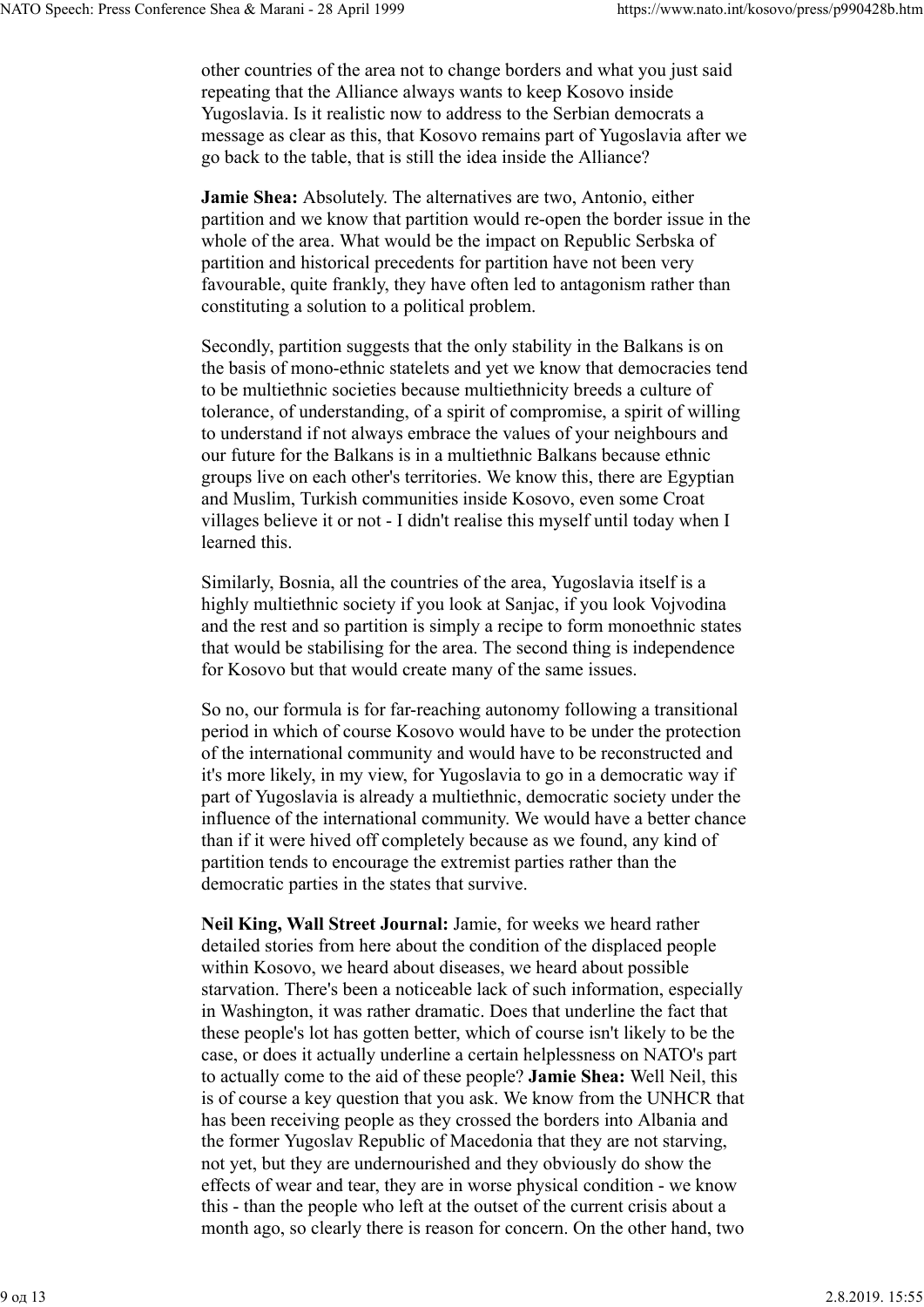Greek NGOs have managed to get some food in and some doctors, particularly into Pristina hospital, 19 trucks went just the other day. They have found by the way in the hospital several people suffering from shrapnel wounds, which suggests that they have been bombarded in the hills and have been forced to leave and I reported on this earlier, so there is concern about their condition.

The International Committee of the Red Cross is trying to gain access to Kosovo, Mr. Samaruga discussed this in Belgrade on Monday with Milosevic, and we hope very much this can happen because by far the best immediate answer is for international relief organisations to have the sort of access that the Greeks have been managing to achieve. I've even seen, incidentally, a report that a Red Cross convoy of 12 trucks and two cars is going today from Nis to Pristina of the Yugoslav Red Cross, which is an interesting development and additionally, a further Greek humanitarian convoy is scheduled into Kosovo on 30 April so it seems that some limited supplies are getting in and I know that certain neutral countries are also looking at being able to play a role in this respect.

But again, I have to come back to the fundamental point: the only way that we are going to resolve this is to stop the fighting at the end of the day, otherwise we are tackling the symptoms of the problem, albeit necessary because it's always necessary to try to feed people or relieve their suffering, rather than the root causes which is the repression by the paramilitary forces.

NATO for its part - and I want to stress this as the Secretary General did is not excluding action of its own. Our action is basically in two areas, first of all the extent to which we can use our intelligence resources to monitor the movements of these internally-displaced persons and try to locate where they are better than we can, at least as far as they are in groups which could be identified through aerial reconnaissance; and secondly, we are still considering this whole business of air drops, despite the obvious operational difficulties that you're well aware of and as soon as either of those two comes to fruition I'll report on that.

Question: My first question has to do with representations that were made yesterday regarding the tankers. The statement was made that we are seeing ten tankers offloading 24 hours a day. Reports from the scene from journalists who are there are saying that they see very little activity in Bar and certainly not bring on the scale of a 24-hour offloading. I wonder if you could clear up the discrepancy there.

And the second question has to do with remarks that General Klaus Naumann made yesterday in which he suggested there was a flaw within the strategy of the campaign and that flaw was that NATO was dealing with a reasonable man and that a responsible person would not let their country be bombed into rubble; he thinks that now the reality of the intransigence of Mr. Milosevic seems to almost militate for a rethinking in the campaign asking the question: How does relentless bombing lead to the political goal, lead to the objective of removing his troops from Kosovo?

Jamie Shea: OK, well, thank you for that question. I think that the first point about Bar is that we have given you the information we have. I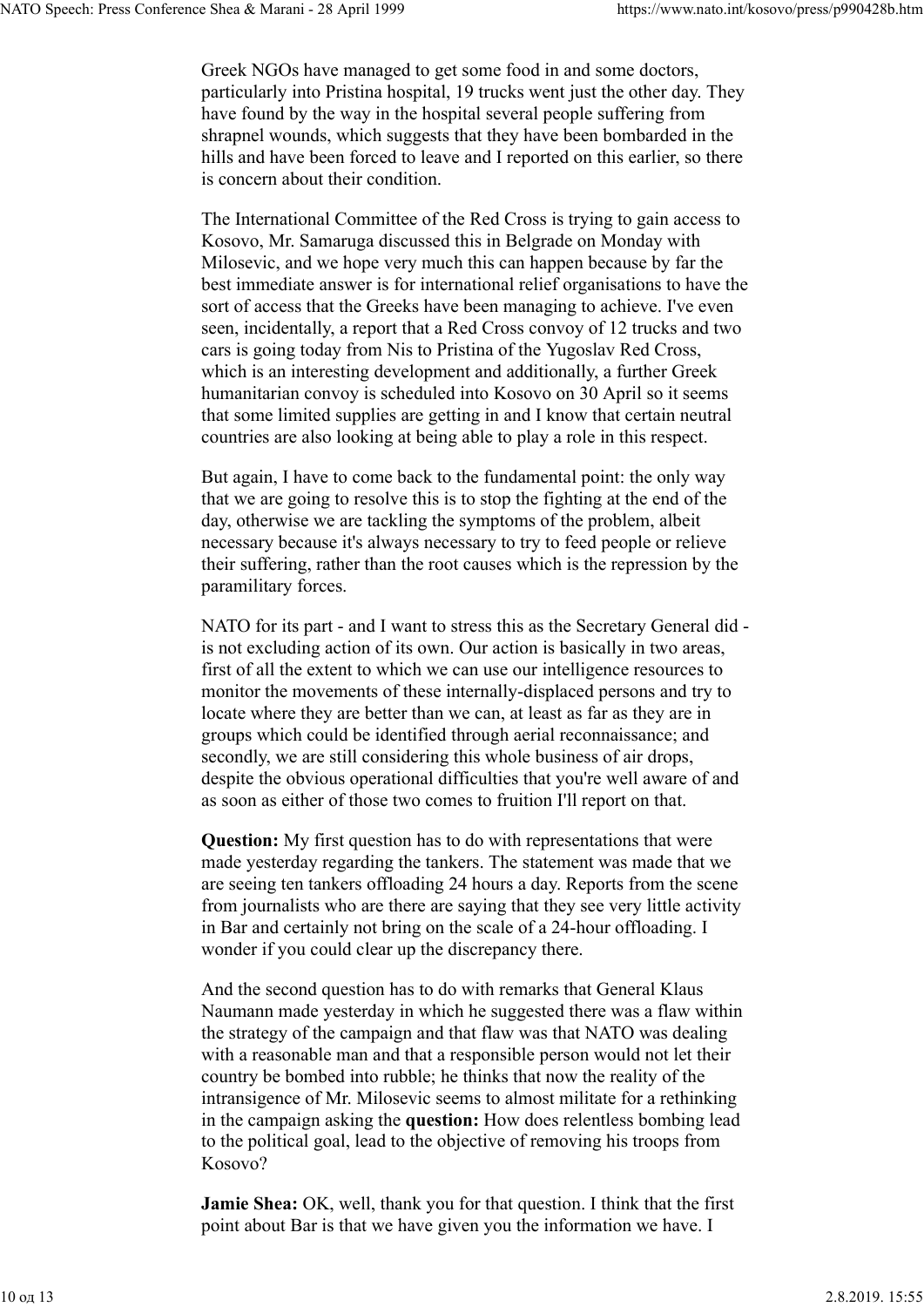have obviously not been in the lucky position of being on the dockside in Bar for several years but we do know that Milosevic has brought in tankers and I have even statistics on the amount of oil that he may have been able to gain over the last few weeks. We also know, by the way, that he is trying to commandeer from Montenegro control over Montenegro's domestic supply of oil and fuel, particularly in Bar itself; it's a sign, I believe, of how difficult the situation has become regarding fuel supplies, the price of gasoline has shot up, there has been a decree promulgated by the government to take over civilian stocks of fuel, petrol stations have been commandeered, buses in Belgrade and other cities are operating at far less than full capacity in order to be able to purloin fuel, so clearly there is a great need there.

As far as General Naumann is concerned, I saw his remarks. I don't quite interpret them the same way as perhaps you do. I think the first point is that we are very, very far away - and will remain very, very far away from reducing Yugoslavia to rubble, quite the contrary. We are taking every precaution in what we are doing with our targeting, to strike only at military targets and of course Milosevic can prevent even more destruction by agreeing right away.

This brings me to the second point, is he an irrational leader? Well, his habit in the past is that when he really does see that there is no way out, when he knows fully well that the international community is united and fully determined, he does, even at the 11th hour - or shall I say the 11.3/4 hour? - seek a way out so I wouldn't quite credit the idea of an irrational leader who is, if you like, going to go down in a kind of Wagnerian, if you like, ending. No, I wouldn't do that and I think at the end of the day there are enough people around Milosevic to persuade him to do the opposite, to stop that before it happens.

The next remark is that this is an air campaign which is slightly different from what you may have seen in the past and therefore I wouldn't judge this air campaign by necessarily the parameters of previous air campaigns. It's highly accurate, it's progressive, it's moving against the Serb forces in Kosovo. Over the next few weeks, many additional capabilities are going to come in and I don't think we should sort of write the history books of the air campaign before we've lived through this period. We will succeed in diminishing very dramatically indeed the capabilities of the Serb forces through the air campaign. There isn't really any other way which would do it faster and more successfully, quite frankly, at least I haven't seen another way. There are other suggestions but when you study them, they're not quite the panaceas that they may seem at first sight.

Ekrem Krasniqi, Zeri: I will go back to the final solution you were talking a little bit before about Kosovo. Since '91, the Albanian people have been asking for independence, since '89, Serbia has refused everything which is more than autonomy, even autonomy and hearing you talking about partition, I would like to know which is the message of the NATO Allies to Albanians after 13 months ethnic cleansing, especially the last months. Are you saying that the message of NATO is: Forget independence, accept autonomy or we will put in front the partition of Kosovo?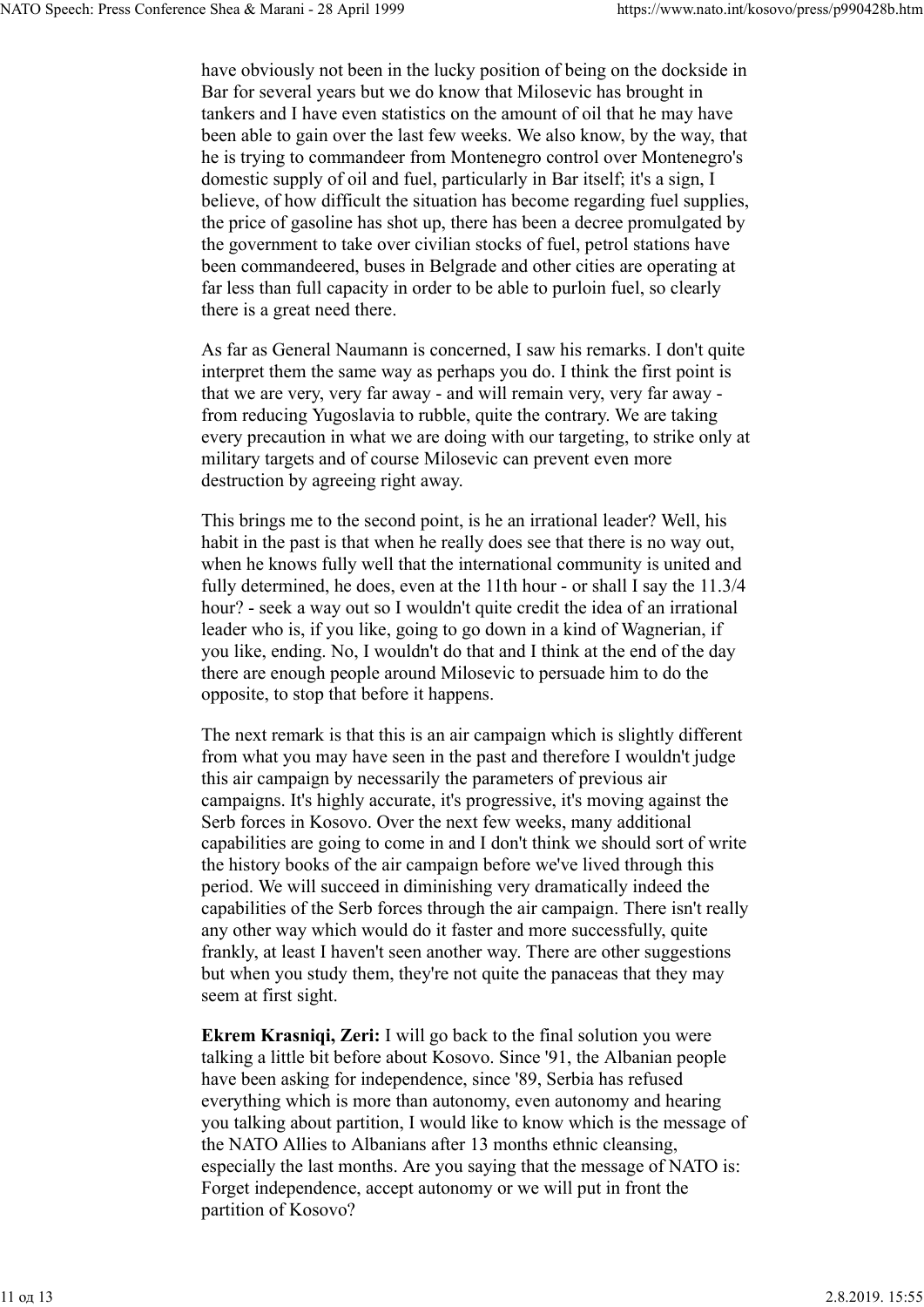Jamie Shea: Well, I think what most Albanians want, quite frankly, if I can interpret them, is to be able to go home, to get on with their lives, to go back to farming their fields or working in their offices or whatever, to reconstitute their families, to be able to carry out the basic functions of citizens in any democratic society without worrying that in the middle of the night somebody is going to come knocking on their door and order them out at gunpoint and strip them of their possessions, take away their menfolk or mistreat their women and then confiscate their identity papers and throw them across the border. I think what most Kosovar Albanians want is simply to lead, like all of us, a normal life in which the state is the protector of the human rights of its citizens and not the oppressor of the human rights of its citizens, where it's the law that applies rather than the law of the jungle and that is exactly what the international community is going to do, we are going to provide that protection which is going to make that happen and I think that that is, at least as far as I see it, the key aspiration of the Kosovar Albanian people. We continue to believe that the best future is in a far-reaching form of autonomy which will give all of the constitutional guarantees that the Kosovar Albanians want without independence being necessary.

I think what has happened in the past - and I can understand the reason for this - is that many Kosovar Albanian intellectuals and politicians have decided that independence was necessary because they saw that they could not within Yugoslavia have these guarantees of their ethnic identity but not so much of their ethnic identity, their basic individual human rights and therefore it was, if you like, an extreme alternative. But once autonomy becomes possible - and Rambouillet by the way is a very, very far-reaching form of autonomy, it is very difficult to see anything in constitutional practice elsewhere in the world that quite goes this far they have most of the trappings of full self-government that they will be content with. The problem is not so much independence versus autonomy, the problem is how can you live in a democratic Serbia with your human rights being protected? That's the fundamental problem, at least the way I see it.

Dominique Thierry, RFI: General, could you give us an update on the deployment of the Apaches and the accompanying sets of multiple rocket launchers, Bradleys and are the Americans going to replace the one that burned down and in which condition could they operate if you are still not controlling the air space in Kosovo? Could you risk deploying them if portable missiles are still being launched on a daily basis against NATO planes?

General Marani: Controlling the air space doesn't mean that there isn't the slightest possibility that a manned portable missile can be fired. Of course, controlling the air space means other things: that other aircrafts cannot operate in that air space, that anti-aircraft system cannot operate or if they do operate, they have to do it with the very great risk of being immediately destroyed. This is controlling the air space.

Of course, there are risks in this operation but let me say that the Apache is not the weapon, the Apaches are part of an integrated system composed of many parts, including aircraft, including sensors, including the Apache, including everything that NATO can provide to make their operation safer and more effective.